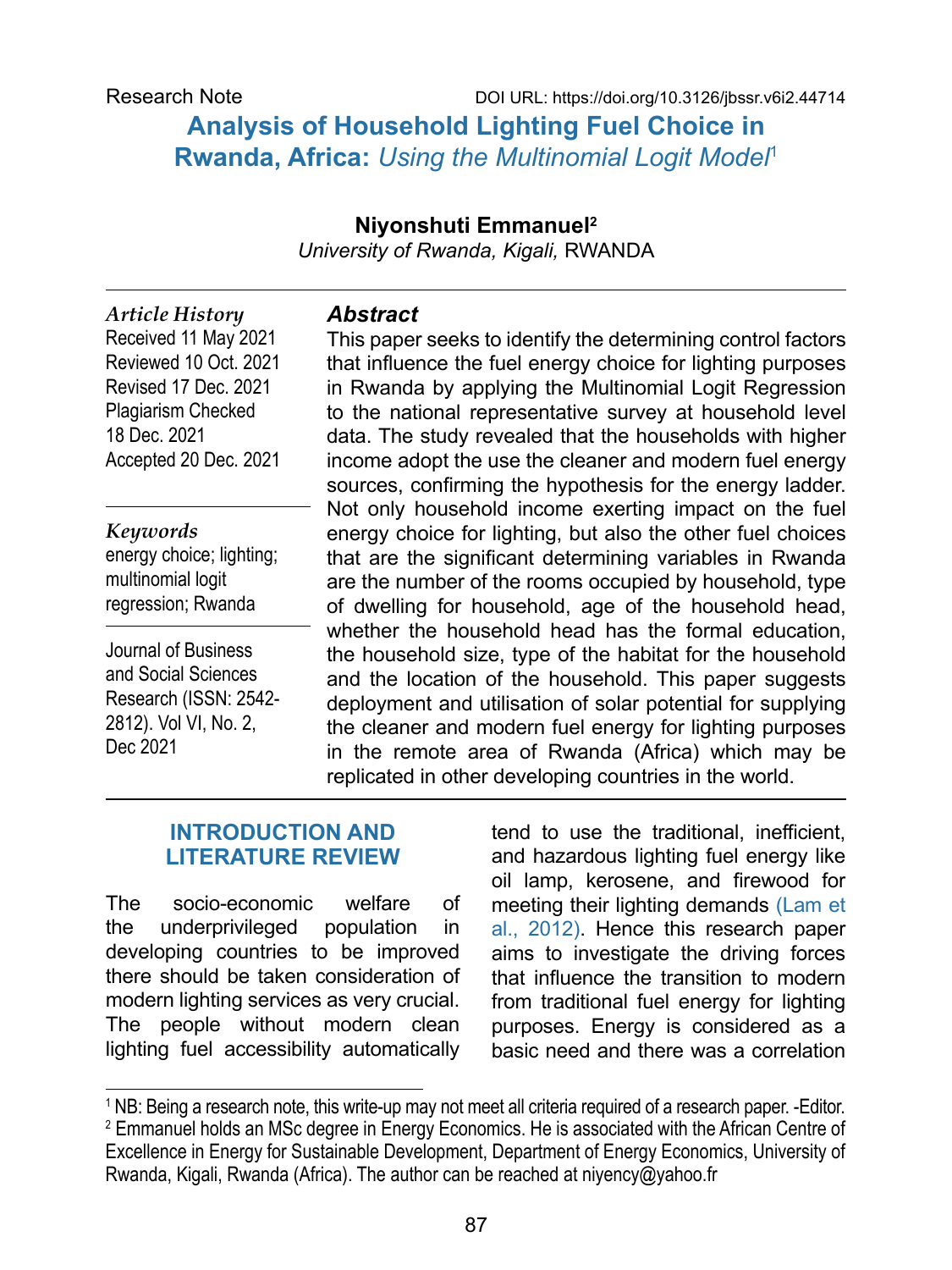between absolute poverty with nonadoption of modern energy [\(Sher et](#page-10-0)  [al., 2014\).](#page-10-0) Currently, the Sub-Saharan Africa region and other developing nations face limited accessibility to inexpensive and clean modern fuel energy sources.it is assessed that 2.5 billion of individuals rely on the traditional biomass which are solid fuels such as firewood and crop residues for cooking and heating purposes which are related with circuitous adverse healthiness impacts [\(Buba et al., 2017\).](#page-9-1) The forecasted data shows that the population without access to clean and modern fuels and rely on the traditional biomass the number is likely to rise to 2.7 billion of the vulnerable population by 2030 resulting to depleting the forest and degradation of the environment that might be unavoidable if there is no timely and well formulated policy measures (International Energy Agency, 2006). Due to this critical issue, the advancement in clean and modern fuel energy technologies is crucial for easy transition of fuel energy to improve the accessibility and adaptation to use the clean, modern energy services to lessen the energy dispossession [\(Morrisey,](#page-10-1)  [2017\)](#page-10-1). Nonetheless, the prosperous uptake of clean and modern fuel energy technologies is largely associated with the consumer preferences and demand typically from the household level.

Other than household income, control factors like formal education of household head, age of household head, household size, family proportion in terms of children, old members and female members, availability, accessibility may influence the fuel energy choices [\(Rahut](#page-10-2)  [et al., 2014\)](#page-10-2). The distance travelled

from marketplaces, the existence of infrastructures and channels for energy distribution also have an impact on fuel energy choice, the fuel energy supply reliability and higher installation cost are also significant control determinants of fuel energy choices [\(Koswari & Zerriffi,](#page-9-2)  [2011\)](#page-9-2). The governmental policy that stimulates or disheartening the usage of particular type of energy may also influence the fuel energy choices [\(Hertberg, 2005\).](#page-9-3)

There are previous studies like [\(Fydess et](#page-9-4)  [al., 2020\)](#page-9-4) which not only use the discrete choice analysis but also investigating the fuel energy transition at household level following the theoretical approach which is energy ladder hypothesis and some follow the energy stacking hypothesis, therefore this paper utilised the crosssectional data which encompassed by EICV3 2010/2011, EICV4 2013/2014 with the latest FICV5 2016/2017 data set that detect the socio-economic and demographic information at household level to investigate the lighting fuel energy choices for Rwandan households in the context of the urbanisation .

This study not only contributing to the expansion of the literature and then scope of the urban context research gap that was left by [\(Marathe & Eltrp, 2017\)](#page-9-5)  who investigate the fuel energy choices only in Kigali city, but also provide the full information with seizure of time in order to examine other fixed effects influencing the fuel choices in the context of urbanisation about lighting fuel energy choice in Rwandan households from 2010 up to 2018 by giving compliments to [\(Fydess et al., 2020](#page-9-4)) who only centred on the EICV4 2013/2014 data set which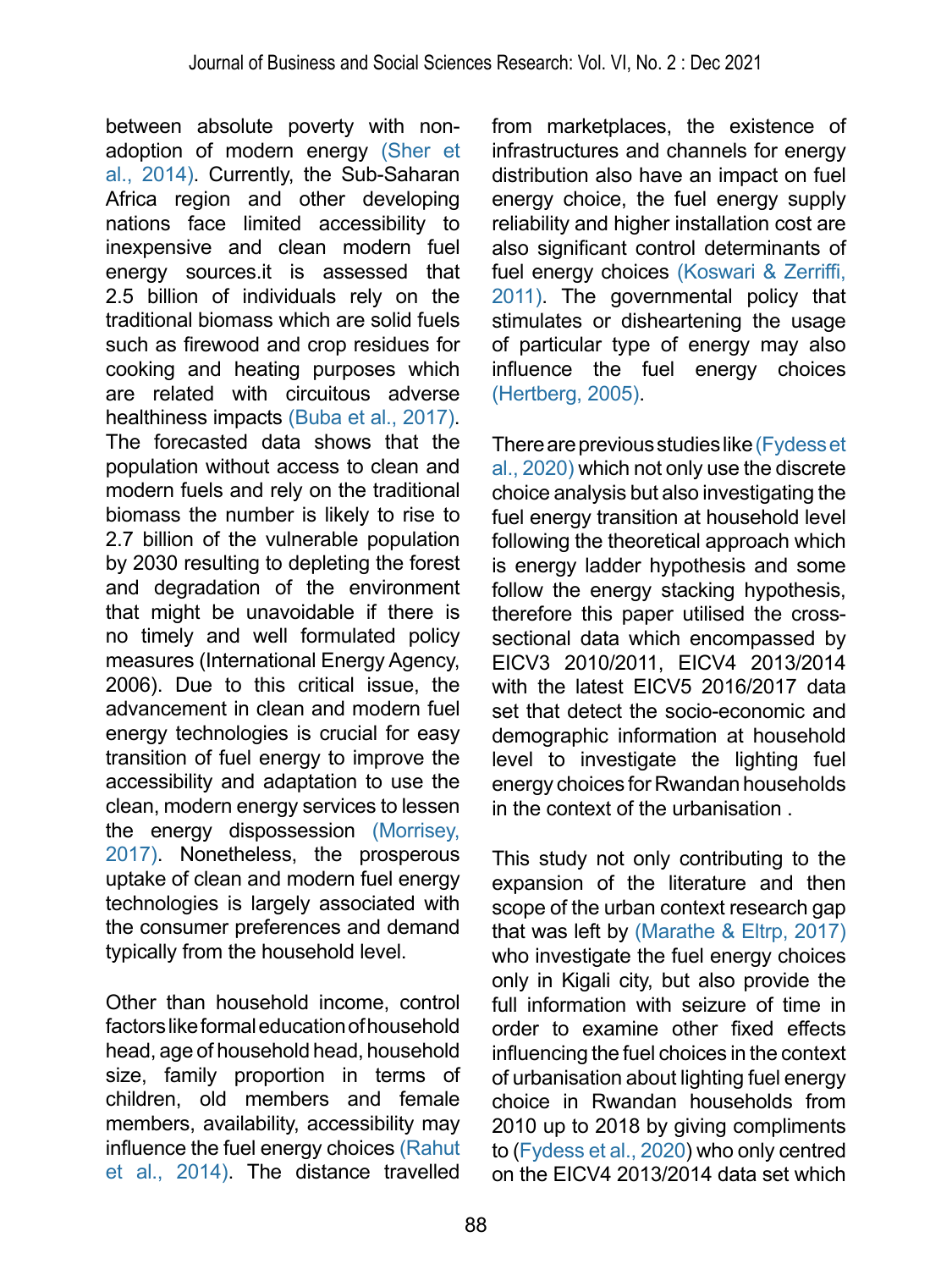doesn't capture time for examining other fixed effects that may impact the fuel energy choices at household level using a discrete choice analysis with their findings indicates that household wealth levels and other regional differences are likely to influence choice probability for using cleaner energy sources. The country has experienced rapid urban growth that is accompanied by demographic growth and migration to urban areas and greater urbanisation is explicit in Rwanda's plans for becoming a middle-income country by 2020(World Bank, 2018a). The Rwandans living in cities and towns are predicted to double from current estimation of 17 percent to 35 percent by 2024 [\(Gubic & Baloi,](#page-9-6)  [2019; Tull, 2019\).](#page-9-6)

This study is opportune and related considering the quick country's urban development. This development may fortify an enormous surge in the inhousehold fuel energy demand coupled with vibrant urban lifestyles, which has well formulated policy implications. The urban households have an included advantage of revelation towards an assortment of clean and modern commercial fuel energy choices such as solar energy to upgrade accessibility and availability that may further persuade switching between fuel energies (Farsi [& Filippini, 2007\)](#page-9-7); it indicates that the household subdivision can propose a striking market and viewpoint for diffusion of commercial modern and cleaner fuel energy technologies [\(Fydess et al., 2020\).](#page-9-4) However, there are many driving forces exerting influence on the household fuel energy choices and differ depending on the preferences, context, transitional level

by household and the availability of the fuel energy sources to the households centred on the energy ladder cross section [\(Pachauri & Jiang, 2008\)](#page-10-3). The reasons for households to use multiple fuel energies in developing nations are ascribed not only to economic control factors like household income but also to non-economic driving factors to meet fuel energy household demand.

In the context of Rwanda, the main sources of fuel energy for lighting are: firewood, electricity, oil lamp, candle and lantern, solar panels and batteries as shown in table1. While batteries are the main source of fuel energy for lighting in rural households while electricity is the main for urban households in Rwanda, it is very crucial to note that in rural regions in Rwanda, around 5.35 percent of the population rely on oil lamps and 6.31 percent for firewood. Thus, there is a necessity to investigate as to what<br>determines Rwandan bouseholds' determines Rwandan households' fuel energy choices for lighting which will help the well and improve policy formulation towards the fuel transition from traditional to cleaner and modern fuel energy. As of now, the literature on this area focusing on the whole country Rwanda is narrow. Subsequently, this study ascertains the determining control factors of fuel energy choices for lighting at household level in Rwanda.

# **RESEARCH METHODS**

The study used the pooled crosssectional survey data from integrated household living conditions surveys (EICVS) data, carried out by National Institute of Statistics of Rwanda (NISR)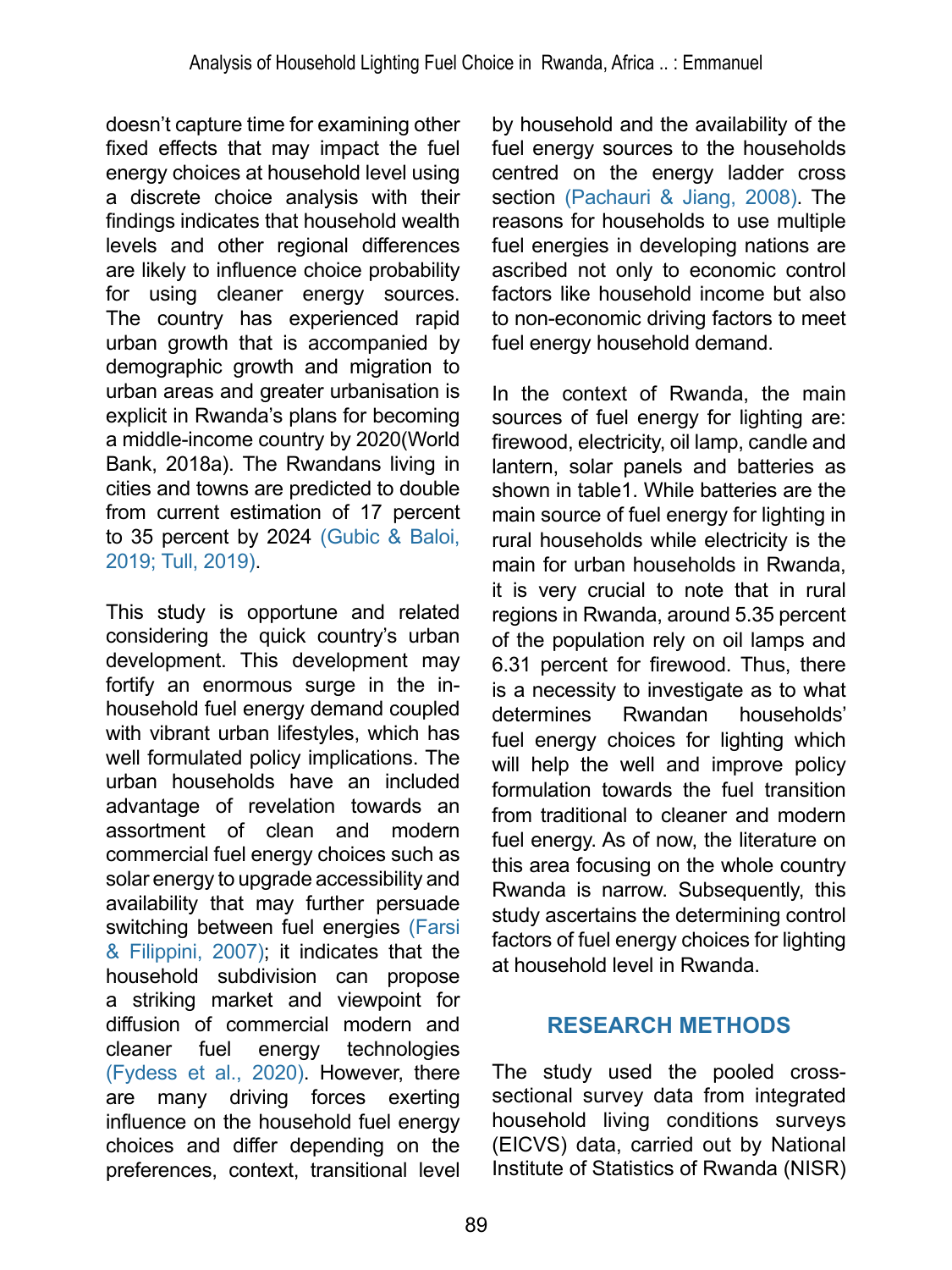three waves (2010/2011; 2013/2014 and 2016/2017). This survey was a broadly agent test for statistics intended to give data on different parts of the households in Rwanda. The reviews gathered data from three waves-based households measurably intended to be delegated at both public, rural, urban, and provincial levels (National Institute of Statistics of Rwanda(NISR), 2018).

The current study uses the multinomial logit mode to identify the driving forces of household's choice for lighting fuel energy in line with the most common methodology applied in the context of diverse countries. Some of the studies are: Maheshwar and Goswami (2017) for energy choice in Nepal; Yonas, Abebe, Gunnar and Mekonnen (2015) in modelling the cooking fuel energy choice in urban Ethiopia; Abdalla M. El-Habil (2012) in Palestine and Rafael da Silveira Moreira with Vanessa de Lima Silva (2019) in Brazil. In this multinomial logit model, out of  $j<sup>th</sup>$  ( $j=1,2,3,...$ k) energy options categories of the dependent variable, one category was considered as a reference category and the probability of adopting to use the other fuel energy categories was compared to the probability of choosing the reference fuel energy category.

The multinomial logit regression model used in this study was shown below:

$$
\log odds = \log \left( \left( \frac{P(Y=j|x)}{P(Y=j|x)} \right) \right) = \delta_0 + \sum \beta_{ik} X_{ik} \dots \dots \dots (1)
$$

Where is the set of all explanatory variables, are the corresponding parameters of interest to be estimated, is the intercept of the regression model and Y is the categorical dependent variable of lighting energy options.

The set of explanatory variables included in the regression model are: household total income, age of the household head, the number of the rooms occupied by the household, whether the household head has the formal education level (dummy), type of dwelling occupied by the household, type of habitant for the household, household size which entails the number of household members, household location whether is located in urban or rural region, homeownership which implies whether the household live in their own house or rent house and the type of the marriage for household head (dummy) whether the head is polygamous or not.

Here the exponential of the predicted log odds for j=2…..k gives the respective probabilities of adopting to use the corresponding fuel energy for lighting purposes.by deducting the summation of probabilities for j=2….m from one, the probability of the reference energy category can be obtained. In this study, the dependent variable is a discrete category of the lighting fuel energy options like electricity, firewood, solar panels, battery, candle and lantern, as is shown in table1. Here the base fuel energy category is lantern.

For this regression model there are six log odds and will be compared each to the reference base fuel energy category (solar panel). It is assumed that the log odd is a linear function of the predictor. The ratio of the log odds shows how many times it is more likely that a particular fuel energy category is being adopted to be used in the reference to the fuel category.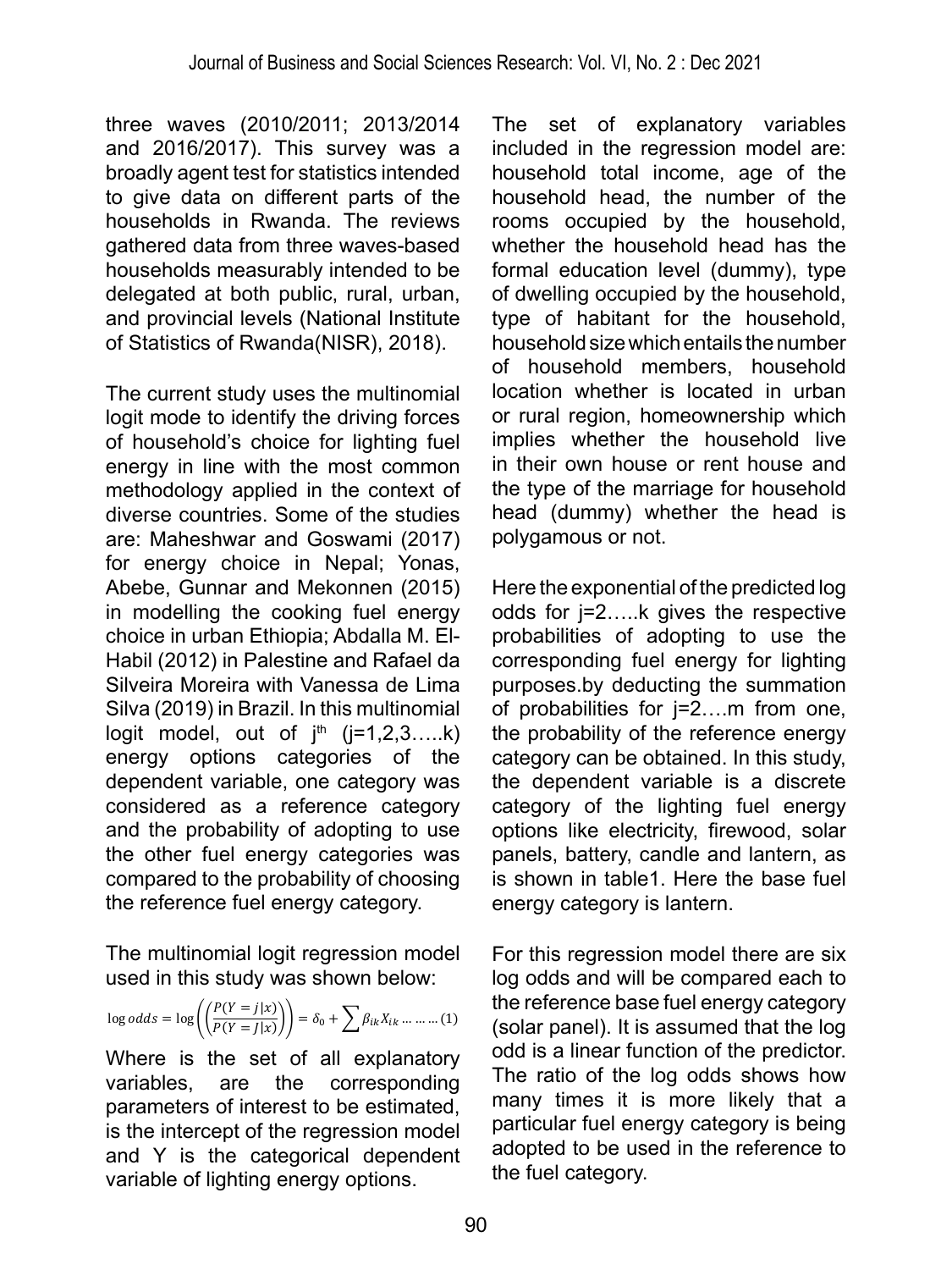# **ANALYSIS AND DISCUSSION**

Here we first represent the results from descriptive statistics analysis and thereafter we describe the results from multinomial logit regression model

#### *Descriptive statistics for households' characteristics and lighting fuels choices*

Table 1 presents a summary of statistics of explanatory control variables used in MNL.

From the table 1 above reports for the sample used in this study, only household living in the urban area are averaged at 16 percent as the household location was taken as dummy and urban location was taken as 1 and the age of household was averaged at 45 years while household head with formal basic education were averaged at 39 percent as

formal education was considered as dummy and if the household with formal education was taken as 1. The household heads who are polygamous were averaged at 6 percent since polygamous was taken as dummy and polygamous household was considered as 1 while the household size was averaged at 4 household members. The households living in their own houses were averaged at 81 percent as homeownership was considered as dummy and household owning the house was taken as 1 and the average number of rooms occupied by the household was averaged at 3 rooms.

#### *Results from estimations of Multinomial logit regression model*

Table 3 presents the estimations of factors influencing the household lighting fuel choices.

| <b>Explanatory control variables</b>  | <b>Mean</b> | Std. Dev. |
|---------------------------------------|-------------|-----------|
| Household location                    | 0.16        | 0.367     |
| Type of habitats for household        | 2.324       | 1.644     |
| Age of household head                 | 45.103      | 15.824    |
| Formal education for household head   | 0.391       | 0.488     |
| Type of marriage for household head   | 0.061       | 0.239     |
| Number of Household members           | 4.59        | 2.14      |
| Household home ownership (Own/Rent)   | 0.812       | 0.391     |
| Household Total income                | 12.485      | 1.627     |
| Type of dwelling for household        | 0.915       | 0.278     |
| Number of rooms occupied by household | 3.624       | 1.205     |

Table 1: Summary of Statistics of Explanatory Control Variables Used in MNL

*Note. author's computations using EICVs (2010/12; 2013/14 and 2016/17)*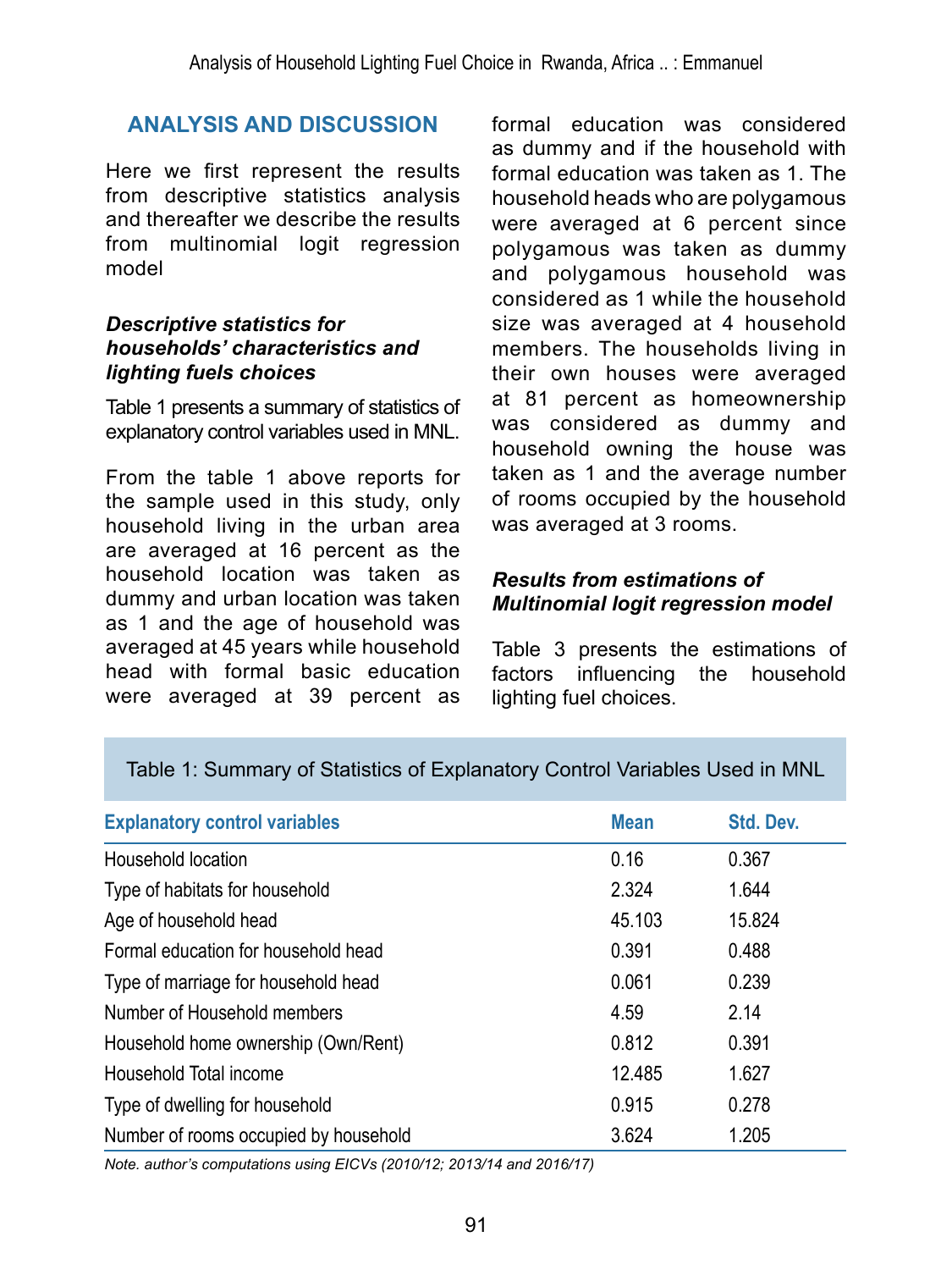| <b>Primary source of</b><br>lighting fuel |                         | <b>Household location</b>   |       | year of survey |       |       |  |
|-------------------------------------------|-------------------------|-----------------------------|-------|----------------|-------|-------|--|
|                                           | <b>Rural (N=36,357)</b> | <b>Urban</b><br>$(N=6,950)$ | Total | 2010           | 2013  | 2016  |  |
| Electricity                               | 8.89                    | 64.68                       | 17.84 | 10.57          | 17.99 | 24.83 |  |
| Oil lamp & gas                            | 5.38                    | 5.17                        | 5.35  | 9.60           | 5.08  | 1.43  |  |
| Firewood                                  | 7.33                    | 0.98                        | 6.31  | 8.87           | 6.06  | 4.05  |  |
| Candle & lantern                          | 24.29                   | 18.92                       | 23.43 | 40.81          | 20.62 | 9.14  |  |
| Solar panel                               | 3.77                    | 0.43                        | 3.23  | 0.33           | 1.78  | 7.52  |  |
| Batteries & others                        | 50.35                   | 9.83                        | 43.84 | 29.82          | 48.47 | 53.02 |  |

*Note. Author's computations using EICVs (2010/12; 2013/14 and 2016/17)*

From the above table3 reports that when the household income is increased by one unit this leads to the 6.8 percentage that households are significantly at p<0.01 more likely to use the electricity energy for lighting relative to solar panel while this is associated with the 69.4 percent, 81.2 percent and 64.4 percent that households are significantly at p<0.01 less likely to use oil lamp, candle and lantern and batteries respectively relative to solar panel for lighting purposes and since the solar panel is considered as cleaner source of energy for lighting given available options and hence the conformity of with the energy ladder hypothesis which accord the findings from [\(Mwaura et al., 2014\)](#page-10-4) carried out the study in Uganda and the findings from [\(Ado et al., 2016\)](#page-9-8).

Compared to the rural households the households living in the urban areas are significantly at p<0.01 more likely to use electricity relative to the solar panel for lighting purposes compared to the usage of the solar panel due to fuel energy accessibility and affordability and commonly solar panel are used for remote areas electrification means while the urban households are 4.9 percent less likely to use the firewood fuel for lighting purposes and surprisingly the households living in urban areas are significantly at p<0.01, 55.7 percent more likely to use batteries, piles relative to solar panel for lighting purposes which accords the findings from the studies carried out by [\(Rao & Reddy, 2007;](#page-10-5) [Lay](#page-9-9)  [et al., 2013\)](#page-9-9) in Kenya.

However, compared to the households living in unplanned clustered rural areas and isolated rural areas, households living in Umudugudu and modern planed areas are 27.1 percent significantly at p<0.01 more likely to adopt using electricity relative to solar panel for lighting purposes while the households living in the Umudugudu and modern planned areas are 18.5 percent and 24.3 percent less likely to adopt using oil lamp and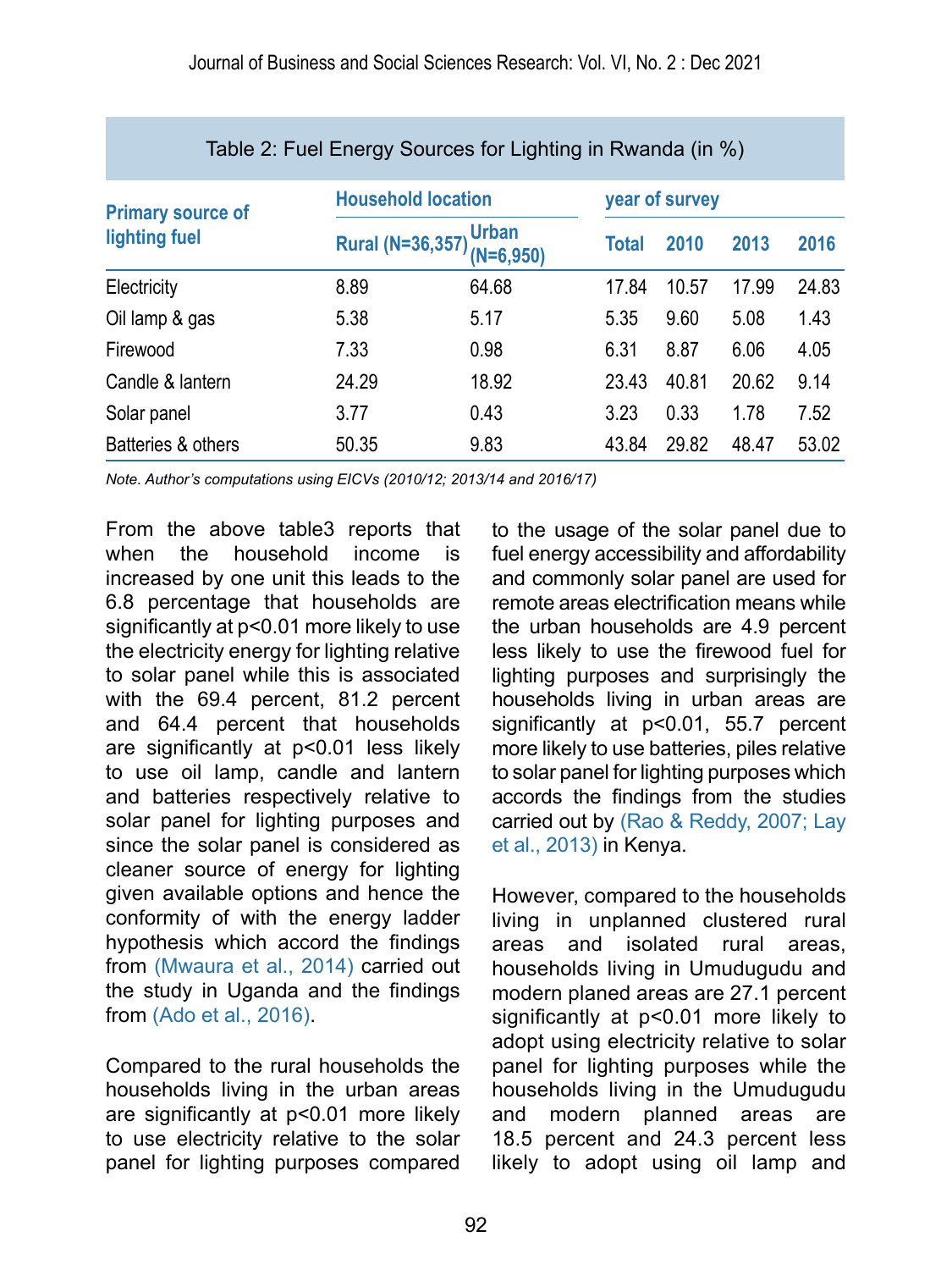firewood relative to solar panel respectively for lighting purposes and those are all significantly at p<0.01. More interestingly, when the age of household head is increased by one year additional this leads to 0.5 percent significantly at p<0.01 less likely to adopt using electricity relative to solar panel for lighting purposes while this is associated with 3.4 percent and 1 percent more likelihood for the household to use firewood and candle and lantern respectively relative to solar panel for lighting purposes and these are significant at p<0.01 that accords the findings from the study carried out by [\(Komatsu et al., 2011\)](#page-9-10) in Bangladesh.

| <b>VARIABLES</b>               | <b>Electricity</b> | Oil lamp<br>& gas | <b>Firewood</b> | <b>Candle</b><br>& lantern | <b>Battery &amp;</b><br><b>others</b> |
|--------------------------------|--------------------|-------------------|-----------------|----------------------------|---------------------------------------|
| Household total income         | 0.0680***          | $-0.694***$       | $-1.000***$     | $-0.812***$                | $-0.644***$                           |
|                                | (0.0243)           | (0.0272)          | (0.0273)        | (0.024)                    | (0.0233)                              |
| Household location             | $3.133***$         | 2.085***          | $-0.0497$       | 1.816***                   | $0.557***$                            |
|                                | (0.191)            | (0.199)           | (0.229)         | (0.192)                    | (0.193)                               |
| Type of habitant for household | $0.271***$         | $-0.185***$       | $-0.243***$     | $0.155***$                 | $0.107***$                            |
|                                | (0.0259)           | (0.0286)          | (0.0291)        | (0.0257)                   | (0.0251)                              |
| Age of household head          | $-0.00583**$       | $0.00718***$      | $0.0341***$     | 0.0105***                  | 0.00570***                            |
|                                | (0.00227)          | (0.00245)         | (0.00231)       | (0.00208)                  | (0.00201)                             |
| Formal education for HH Head   | $0.427***$         | $-1.040***$       | $-0.0973$       | $-0.848***$                | $0.134**$                             |
|                                | (0.068)            | (0.0749)          | (0.0771)        | (0.0645)                   | (0.0627)                              |
| Polygamous for household head  | $0.769***$         | $1.283***$        | $1.439***$      | $1.321***$                 | 1.088***                              |
|                                | (0.235)            | (0.237)           | (0.235)         | (0.226)                    | (0.225)                               |
| Household size                 | $-0.0417***$       | $-0.00888$        | $-0.0584***$    | $-0.0286*$                 | $-0.0410***$                          |
|                                | (0.0156)           | (0.0172)          | (0.0175)        | (0.0147)                   | (0.0142)                              |
| Household home ownership       | $1.375***$         | $-0.633***$       | $-0.670***$     | $-0.766***$                | $-0.454***$                           |
|                                | (0.123)            | (0.135)           | (0.134)         | (0.122)                    | (0.12)                                |
| Type of dwellingfor household  | 1.206***           | $-0.432**$        | $-0.114$        | $-0.391**$                 | $-0.0468$                             |
|                                | (0.176)            | (0.195)           | (0.204)         | (0.178)                    | (0.176)                               |
| Number of rooms occupied       | $0.103***$         | $-0.130***$       | $-0.529***$     | $-0.127***$                | $-0.238***$                           |
|                                | (0.0258)           | (0.0279)          | (0.0312)        | (0.0253)                   | (0.0245)                              |
| Constant                       | $1.612***$         | 8.597***          | 13.61***        | 12.72***                   | 11.90***                              |
|                                | (0.382)            | (0.419)           | (0.421)         | (0.375)                    | (0.368)                               |
| Observations                   | 43,111             | 43,111            | 43,111          | 43,111                     | 43,111                                |

Table 3: Estimations of Factors influencing the household lighting fuel choices

*Standard errors in parentheses \*\*\* p<0.01, \*\* p<0.05, \* p<0.1*

*Note. From author's computations using EICVs (2010/12; 2013/14 and 2016/17), Pseudo R-square= 0.1880; Log likelihood = -50769.91; LR chi2 (50) = 23515.51; Prob > chi2 = 0.0000. Standard errors in parentheses*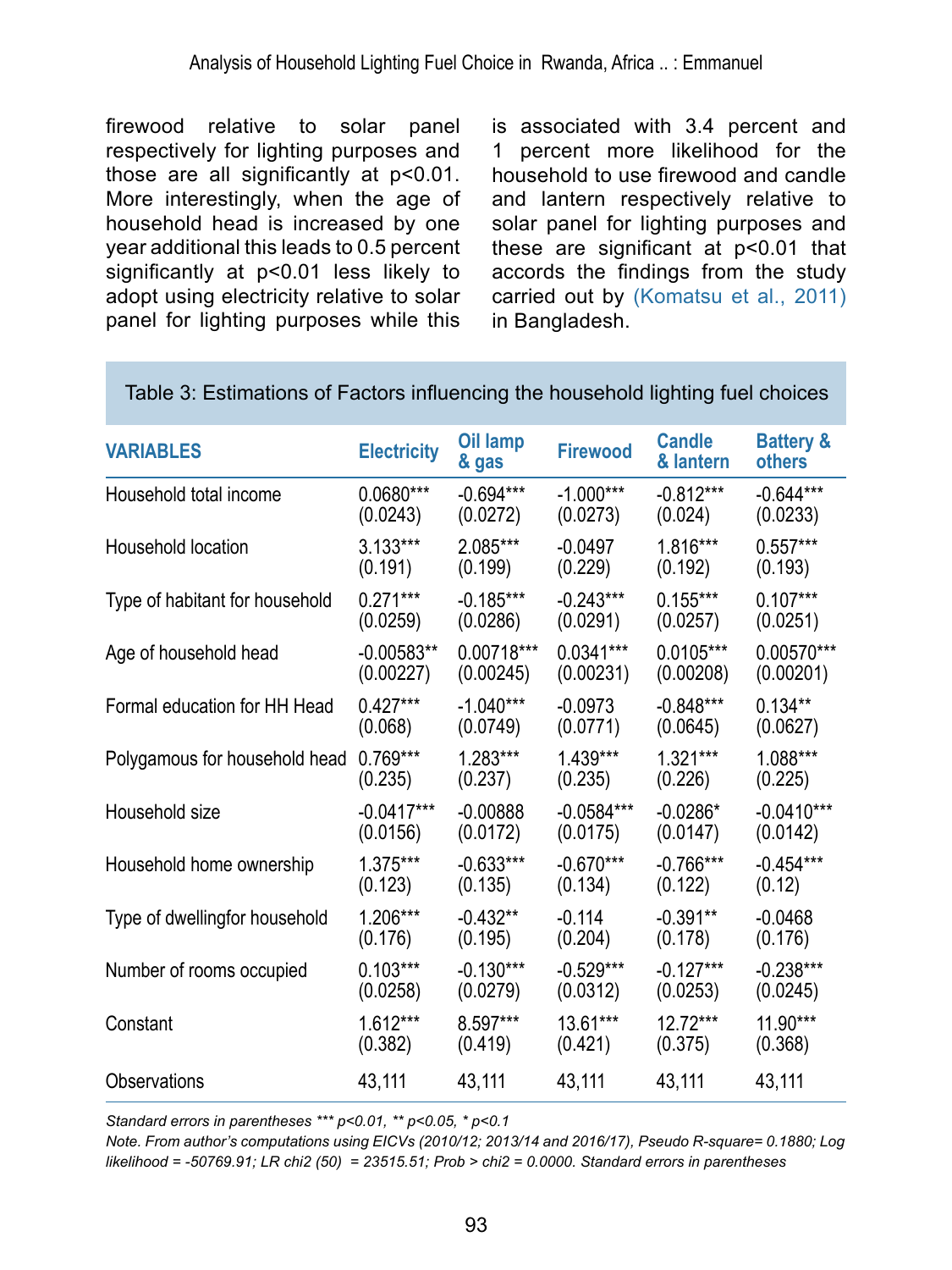The household headed by member with formal basic education compared to household head without formal education, the household is 42.7 percent and 13.4 percent more likely to adopt using electricity and batteries, piles respectively compared to the solar panel while household headed by member with formal education is less likely to use the oil lamp, firewood and candle &lantern relative solar panel for lighting purposes which accord the findings from [\(Mbaka et](#page-10-6)  [al., 2019\).](#page-10-6) However, when the type of the marriage for household head is polygamous is also a significant determinant of fuel energy choice, this is associated with more likelihood of adopting to use electricity, firewood, oil lamp, candle and lantern and batteries, piles relative to solar panel for lighting purposes and all significant at p<0.01 since polygamous household head are easily adopting to choose other lighting fuel energy sources relative to solar panel due to associated installation and maintenance costs and this accords the findings from the study carried out by [\(Nlom & Karimov, 2015\)](#page-10-7) in Cameroon.

When the household size is increased by one member additional there is less likelihood of adopting to use electricity, oil lamp, firewood, candle and lantern and batteries for household relative to the solar panel, not surprisingly when the household live in their own house this leads to more likely to use electricity relative to solar panels and less likely to adopt using oil lamp, firewood, candle and lantern and batteries for lighting relative to solar panel and this accords the findings from the study conducted by both [\(Adeyemi & Adereleye, 2016;](#page-8-0) 

[Hertberg, 2004\)](#page-9-11). More interestingly when the household live in the multiple and stories houses compared to single houses there is a significant at  $p < 0.01$ more likelihood to adopt using electricity for lighting relative to solar panel due to associated installation and maintenance cost for rooftop solar panels and easy accessibility resulted from developed infrastructure while households living in multiple and stories houses are significant at p<0.05 less likely to use oil lamp and candle & lantern relative to solar panel for lighting purposes which accords the findings from the study carried out by [\(Mekonnen & Kohlin,](#page-10-8)  [2009\)](#page-10-8) in Ethiopia. Interestingly, when the number of rooms occupied by the household is increased by one room this leads a significant at p<0.01 more likelihood of adopting to use electricity relative to solar panel for lighting purposes while one room additional is associate with significant at p<0.01 less likelihood of oil lamp, firewood, candle & lantern and batteries for lighting relative to solar panel since increased number of rooms leads to increase in fuel energy demand hence increased cost of using these fuel energy sources compared to solar panel which accords the findings from study carried out by [\(Tchereni, 2013\)](#page-10-9) in Malawi.

## **CONCLUSION AND POLICY IMPLICATIONS**

The significance of lighting is frequently followed by other energy demands,<br>such as cooking. Nevertheless. as cooking. Nevertheless, clean, and modern lighting services are essential for improving the socioeconomic wellbeing of deprived people in developing countries, so it is important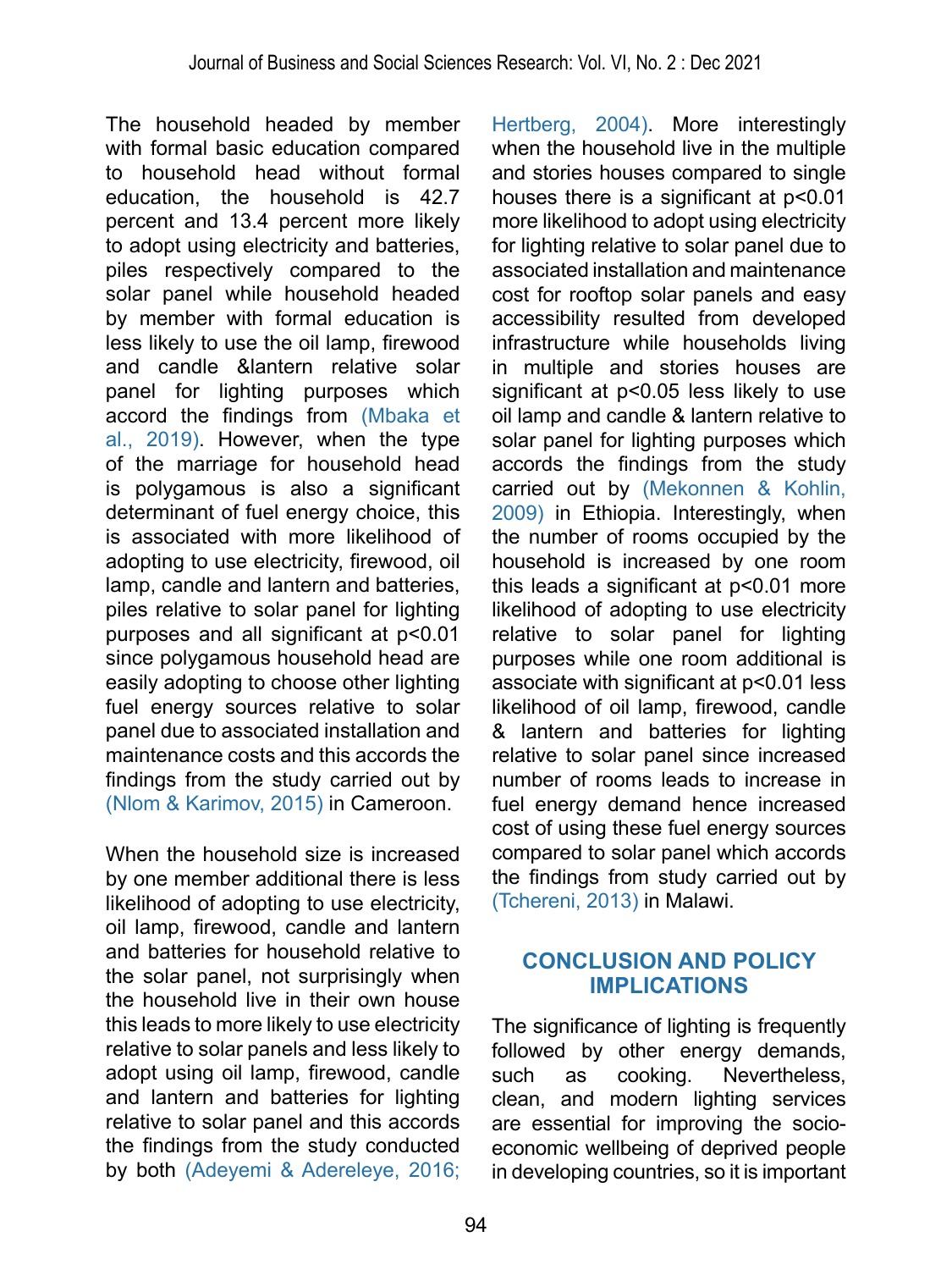to have an advanced understanding of driving control factors which influence household's lighting fuel energy choice through advancement of the fuel energy transition. Using nationally representative survey EICV, 2010-11, 2013-14 and 2016-17 data, and the study has described the determinants of lighting fuel energy choices in Rwanda using Multinomial logit model. The findings of the study accord with the hypothesis of the energy ladder. Other determinant control variables: lighting fuel energy choices than income, are household head age, whether household head has formal basic education, household size, type of habitat for the household, type of dwelling for the household, number of the rooms occupied by the household, type of the marriage for the household head, home ownership for the household and household location. Even though this study was carried out in Rwanda, many other developing countries in which households tend to rely on traditional lighting fuel energy, so the policy drawn here will be more important for these countries.

The major finding of the econometric analysis is that as the household income increases, the household tends to use the electricity for the lighting purposes relative to solar panels. Electricity is in fact the topmost lighting fuel energy source in urban areas while batteries are the main source of lighting fuel in rural Rwanda. Meanwhile, it is very interesting to note that households that are still relying on the candles and lanterns in urban areas are approximately 18.92 percent. National grid connection to the whole country for rising the percentage of the electrified households is challenging

in Rwanda due to transmission and distribution cost and geographical terrain in remote areas, so solar energy was seen as a long-term cost-effective solution for this challenge [\(Bhattacharrya, 2006;](#page-9-12) [Bhandari & Stadler, 2011\)](#page-9-13). However, only 3.77 percent of the rural households in Rwanda use solar energy, in fact, when the household income increases. households tend to use electricity relative to solar panels resulting from the quantity demand viability for the end consumer.

Currently, on-grid installed solar energy is 12.08MW with energy potentiality of about 5.5 Kwh/m2 /day and around 189,069 households are accessing electricity through off-grid solutions, mostly solar home systems (Rwanda Development Board, 2020). However, there is still a scope of promoting solar energy plants in many areas through improving rural electrification with renewable energy. The government may consider subsidies schemes through financial supports for setting up small scale solar plants and even household solar systems. However, currently the government of Rwanda through Rwanda development board program called ''Cana Uhendukiwe'' is financially supporting the households especially in establishment of small scale and household solar home systems ownership to overcome the lighting fuel energy transition challenge in the whole country.

# **REFERENCES**

<span id="page-8-0"></span>[Adeyemi, P. A., & Adereleye, A. \(2016\).](#page--1-0)  [Determinants of household choice](#page--1-0)  [of cooking energy in Ondo state,](#page--1-0)  Nigeria. *[Economics and Sustainable](#page--1-0)  [Development, 7](#page--1-0)*(9), 131-142.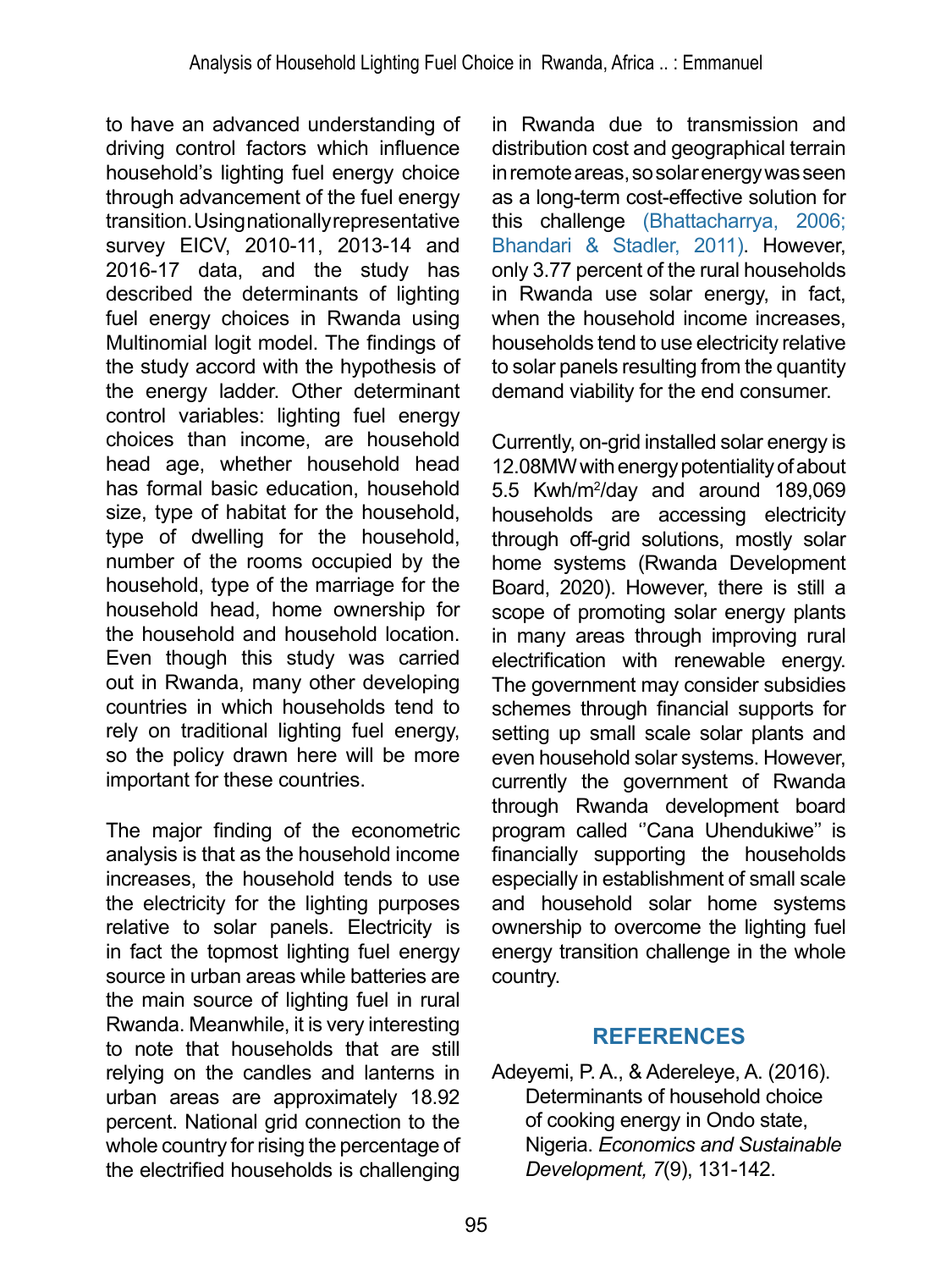- <span id="page-9-8"></span>Ado, A., Darazo, I. R., & Babayo, M. A. (2016). Determinants of fuel stacking behaviour among households in Bauchi Metropolis. *The Business and Management Review, 7*(3).
- <span id="page-9-13"></span>Bhandari, R., & Stadler, I. (2011). Electrification using solar photovoltaics in Nepal. *Applied Energy, 88*(2), 458-465.
- <span id="page-9-12"></span>Bhattacharrya, S. C. (2006). Energy access problem of the poor in India: Rural electrification remedy? *Energy Policy 34*(18), 3387-3397.
- <span id="page-9-1"></span>Buba, A., Abdu, M., Adamu, I., Jibir, A., & Usman, Y. I. (2017). Socio-economic determinants of household fuel consumption in Nigeria. *International Journal of Research -Granthaalayah 5*, 348- 360.
- <span id="page-9-7"></span>Farsi,M. , & Filippini,M. (2007). Fuel choices in urban Indian households. *Environment and Development Economics, 12*, 757- 774.
- <span id="page-9-4"></span>Fydess K. M. Umaru G.W., & Etienne N. (2020). Determinants of home lighting fuel choices in Rwanda: A Discrete choice analysis. *Journal of Energy and Power Engineering, 14*, 131-142.
- <span id="page-9-6"></span>Gubic, l., & Baloi, O. (2019). Public open space initiatives for healthier cities in Rwanda. *Special Issue: Public Health and Well-being in Public Open Spaces through Climate Responsive Urban Planning and Design*.
- <span id="page-9-11"></span>Hertberg, R. (2004). Fuel switching: Evidence from eight developing

countries. *Enerrgy Economics, 26*(5), 869-887.

- <span id="page-9-3"></span>Hertberg, R. (2005). Factors determining household fuel choice in Guatemala. *Environment and Development Economics, 10*, 337- 61.
- International Energy Agency. (2006). *World energy outlook.* Author.

<span id="page-9-10"></span>Komatsu, S., Kaneko,S., Shrestha, R. M. , & Ghosh, P. P. (2011). Nonincome factors behind the purchase decisions of solar home systems in rural Bangladesh. *Energy Sustainability Development, 15*, 284-92.

- <span id="page-9-2"></span>Koswari, R., & Zerriffi,H. (2011). Three dimensional energy profile: A conceptual framework for assessing household energy use. *Energy Policy, 39(12)*, 7505-7517.
- <span id="page-9-0"></span>Lam, N. L., Smith, K. R., Gauthier, A., & Bates, M. N. (2012). Kerosene: A review of household uses and their hazards in lowand middle-income countries. *J. Toxicol. Environ. Health B Crit. Rev. 15,* 396–432.
- <span id="page-9-9"></span>Lay, J., Ondraczek, J., & Stoever, J. (2013). Renewables in energy transition: Evidence on solar home systems and lighting fuel choice in Kenya. *Energy Economics, 40*, 350-9.
- <span id="page-9-5"></span>Marathe, S. D., , & Eltrp, L. (2017). Domestic energy consumption patterns in Kigali, Rwandahow disparate are they in view of urbanisation? *international Conference on the Domestic Use of Energy (DUE).*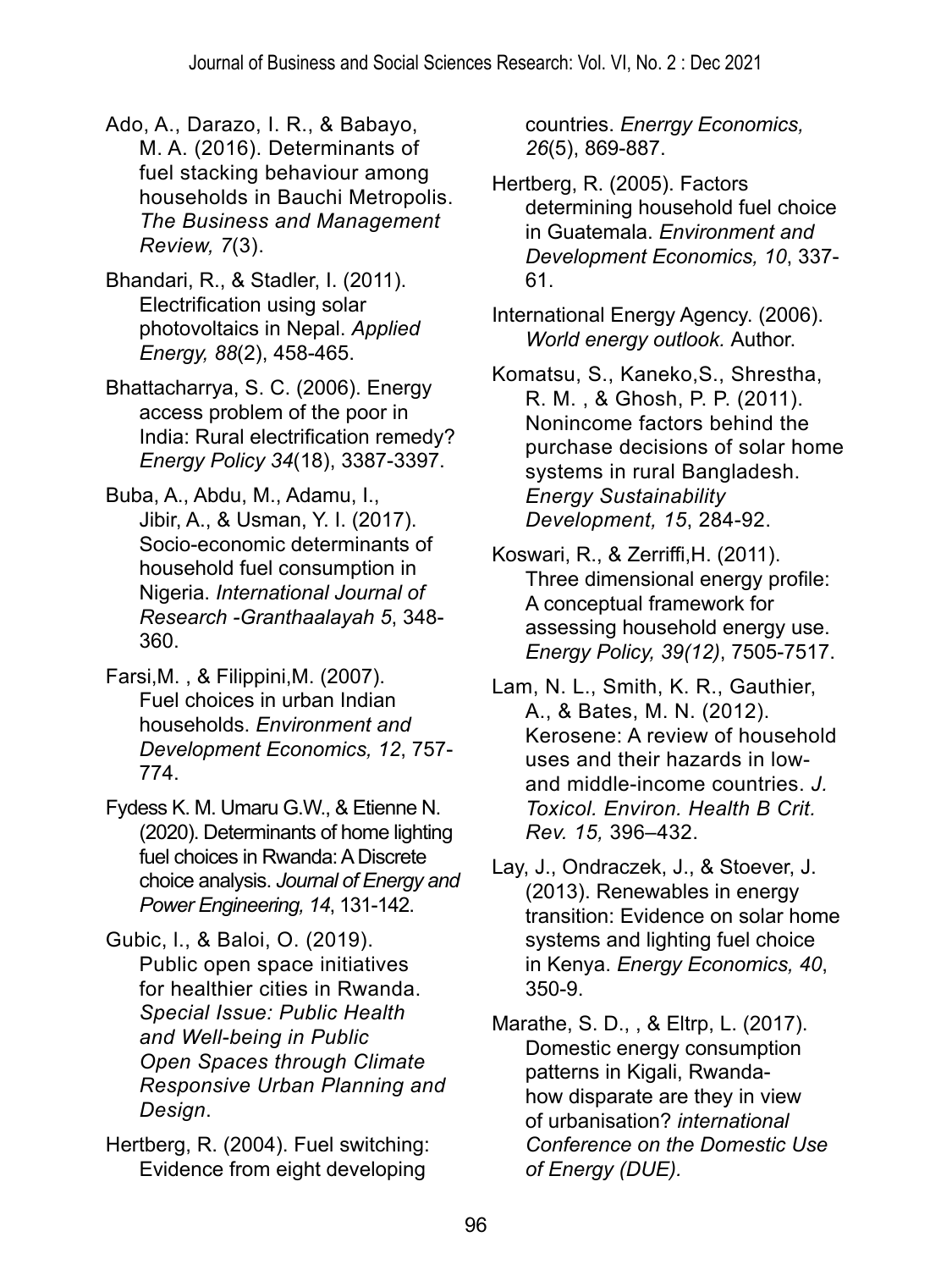- <span id="page-10-6"></span>Mbaka, C. K.,Gikonyo, J., & Kisaka, O. M. (2019). Households' energy preference and consumption intensity in Kenya. *Energy Sustainability and Society, 9,* 20.
- <span id="page-10-8"></span>Mekonnen, A., , & Kohlin, G. (2009). Determinants of households fuel choice in Major cities in Ethiopia [Working papers in economics]. *1403-65*.
- <span id="page-10-1"></span>Morrisey, J. (2017). *The energy challenge in sub-Saharan Africa: A guide for advocates and policy makers, Part 2: Addressing energy poverty.* Oxfam Research Background Series.
- <span id="page-10-4"></span>Mwaura, F.,Okoboi, G., , & Ahaibwe, G. (2014). *Determinants of household's choice of cooking energy in Uganda.* Economic Policy Research Center (EPRC) Kampala, Uganda.
- National Institute of Statistics of Rwanda (NISR). (2018). *Rwanda poverty profile report.* Author.
- <span id="page-10-7"></span>Nlom,J. H. , & Karimov,A. A. (2015). Modeling fuel choice among households in Northern Cameroon. *Sustainability, 7, 9989-99*.
- <span id="page-10-3"></span>Pachauri, S., & Jiang, L. W. (2008). The household energy transition in Indian and China. *Energy Policy 36*, 4022-35.
- <span id="page-10-2"></span>Rahut, D. B., Das, S., Groote, H. D., & Behera, B. (2014). Determinants of household energy use in Bhutan. *Energy, 69*, 661-672.
- <span id="page-10-5"></span>Rao, M. N., & Reddy, B. S. (2007). Variations in energy use by Indian households: an analysis of microlevel data. *Energy, 32*(2*)*, 143-153.
- Rwanda Development Board. (2020). *Renewable energy situation.* Author.
- <span id="page-10-0"></span>Sher, F., Abbas, A., & Awan, R. (2014). An investigation of multidimensional energy poverty in Pakistan: A province level analysis. *International Journal of Energy Economics and Policy, 4*, 65-75.
- <span id="page-10-9"></span>Tchereni, B. H.M. (2013). A Microeconomics analysis of energy choice Behaviour in South Lunzu Township, Malawi. *Mediterranean Journal of Social Sciences*. *4*, 65-75
- Tull, K. (2019). *Links between urbanization and employment in Rwanda.* Institute of Development Studies.

# *Acknowledgement*

The author has declared receiving no financial assistance for this research.

# *Conflict of interest*

The author has declared having no conflict of interest in this research.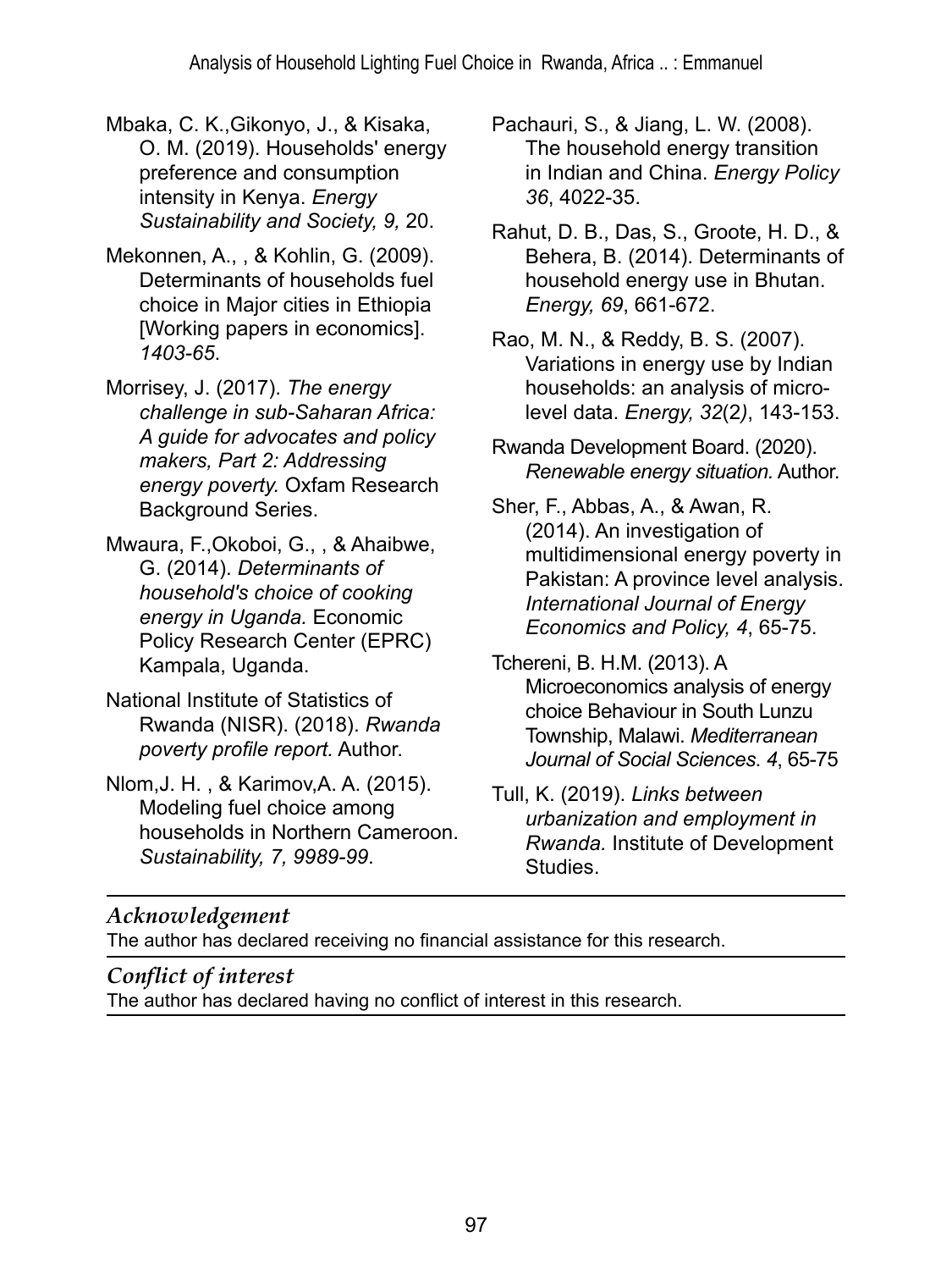### **GUIDELINES FOR PAPER SUBMISSION**

JBSSR (a double-blind, peer-reviewed research journal) is the institutional publication of the Ace Institute of Management (AIM), a leading business school of Nepal affiliated with Pokhara University. The papers published in the journal are recognised with their unique DOI (Cross-Ref), and are tested of **plagiarism**. The papers submitted for publication in the *journal* should follow the style and instructions as given below:

- Papers must be **empirical**, or at least **analytical**. Also, analytical case studies and review papers can be included on the basis of their merit. The papers should be related to core and functional areas of management, business, managerial economics and other social sciences.
- The paper should be **structured** as under:
	- **\* Title of the paper**
	- **\* Abstract** (limited to 150-180 words) and keywords (3-5 keywords)
	- **1. Introduction and Study Objectives** (along with problem statement and brief rationale of the study)
	- **2. Literature Review** (Conceptual and Past empirical studies): It may also be covered under the 'Introduction' section.
	- **3. Research Methods** (Research approach, sample, instruments, analytical tools, etc.)
	- **4. Data Analysis and Discussion** (Data analysis and results should be **critically discussed**)
	- **5. Conclusion and Implications** (along with comparison with previous studies, if any) and future study-needs, if any
	- **6. References** (only those used in the paper text) Additional information  *Acknowledgement* (if any)  *Funding* (Mandatory if any)

*Authors' Conflict of interest* (It is mandatory for the authors to state it)

- Every paper submission should have the first page as the **title page** which should contain paper title, authors' name, institutional affiliation(s), full postal address, telephone and mobile number, and email address and very brief profile (maximum 50 words) of each author; and, if there are two or more authors, it must indicate which author will handle the correspondences.
- Submission of a paper to the *Journal* will be taken to imply that it represents not any previously published, but an original work, and it is not being considered elsewhere for publication, and that if accepted for publication it will not be published anywhere without the consent of the Chief Editor or Editorial Team. Furthermore, the papers so received are subject to approval by the Editorial Team; however, the ideas and opinions expressed in the papers published in the *journal* are solely those of author(s).
- The contents of papers in no way represent views and policies of the AIM or that of the editors.
- Submitted papers should be written in International British English, typed in double spacing with wide margins (1.5 cm) on each side of standard A-4 size paper. It should have a single-side printing on the paper. The text font should be in **Arial** with the **11-point size**. The font in the tables should be Arial Narrow (11-point). Softcopy of the submission should have its tables and figures in an editable format.
- The preferred maximum length of a submission is 5,000 words.
- The paper should have conclusions at the end. The main body of paper should be provided with mathematical proofs and calculations that justify the issue of the paper. Lengthy mathematical works and more extensive, detailed tables, if any, should be placed in appendices.